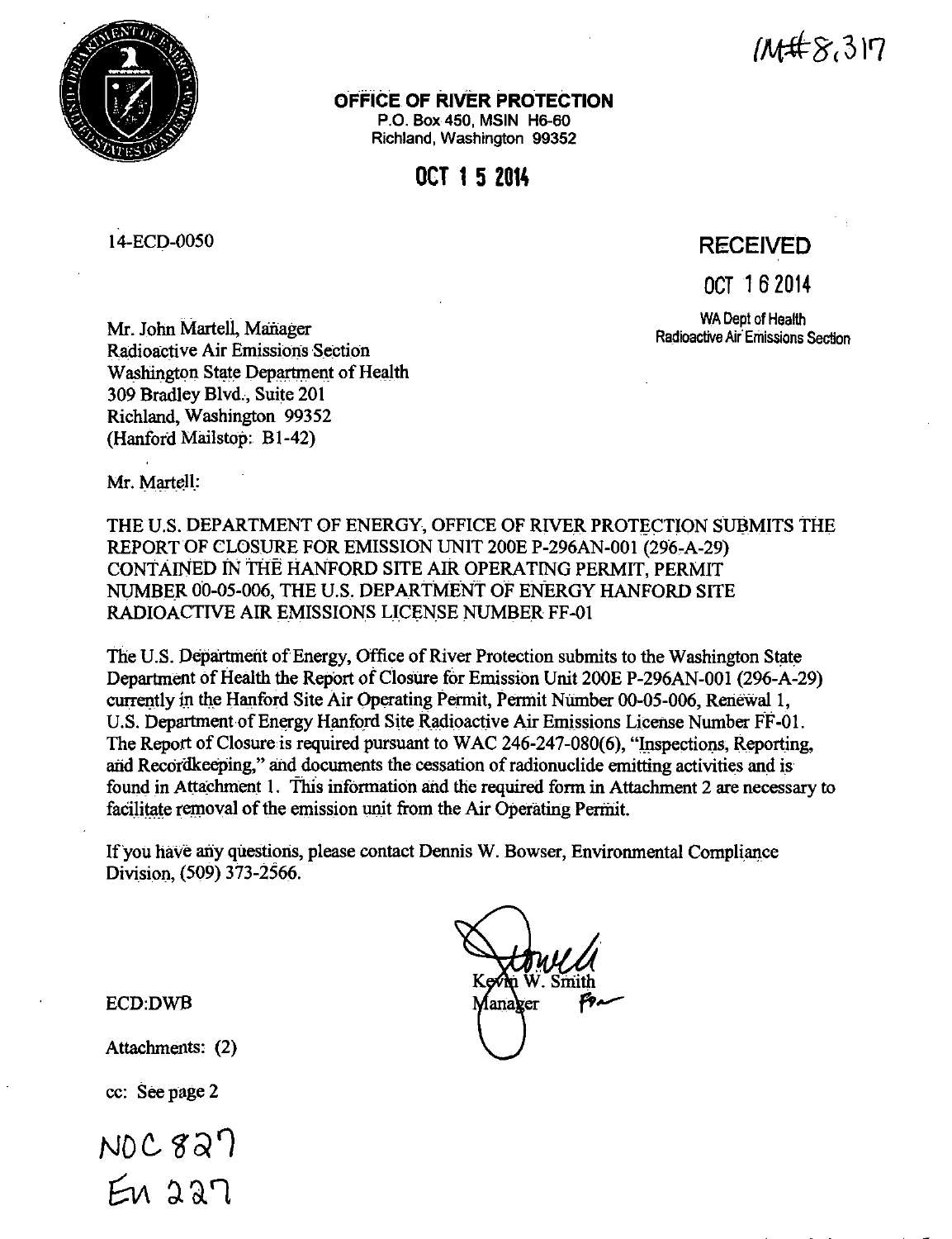Mr. John Martell 14-ECD-0050

cc w/attachs: P.M. Gent, Ecology R.A. Kaldor, MSA R.J. Utley, WDOH Environmental Portal, LMSI WRPS Correspondence

cc w/o attachs: B.G. Erlandson, BNI J. Cox, CTIJIR S. Harris, CTUIR S.L. Dahl, Ecology D. Zhen, EPA (Region 10, Seattle) G. Bohnee, NPT K. Niles, Oregon Energy D.E. Jackson, RL J.W. Schmidt, WDOH J.A. Joyner, WRPS R. Jim, YN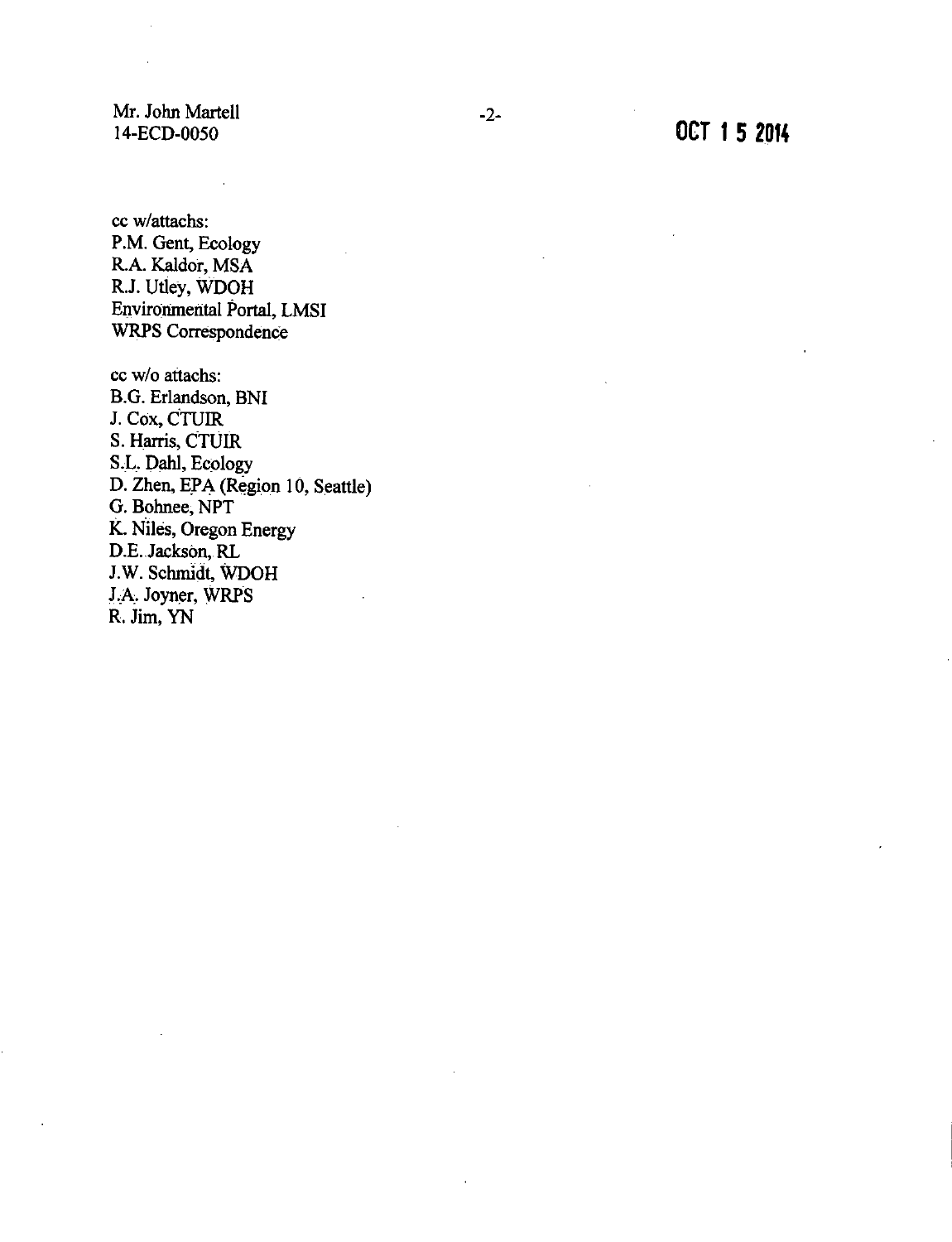Attachment 1 14-ECD-0050  $(3$  Pages)

# Report of Closure/Permit Revision

Report of Closure for Emission Point P-296AN-001 (296-A-29)

Sennis W. Bowser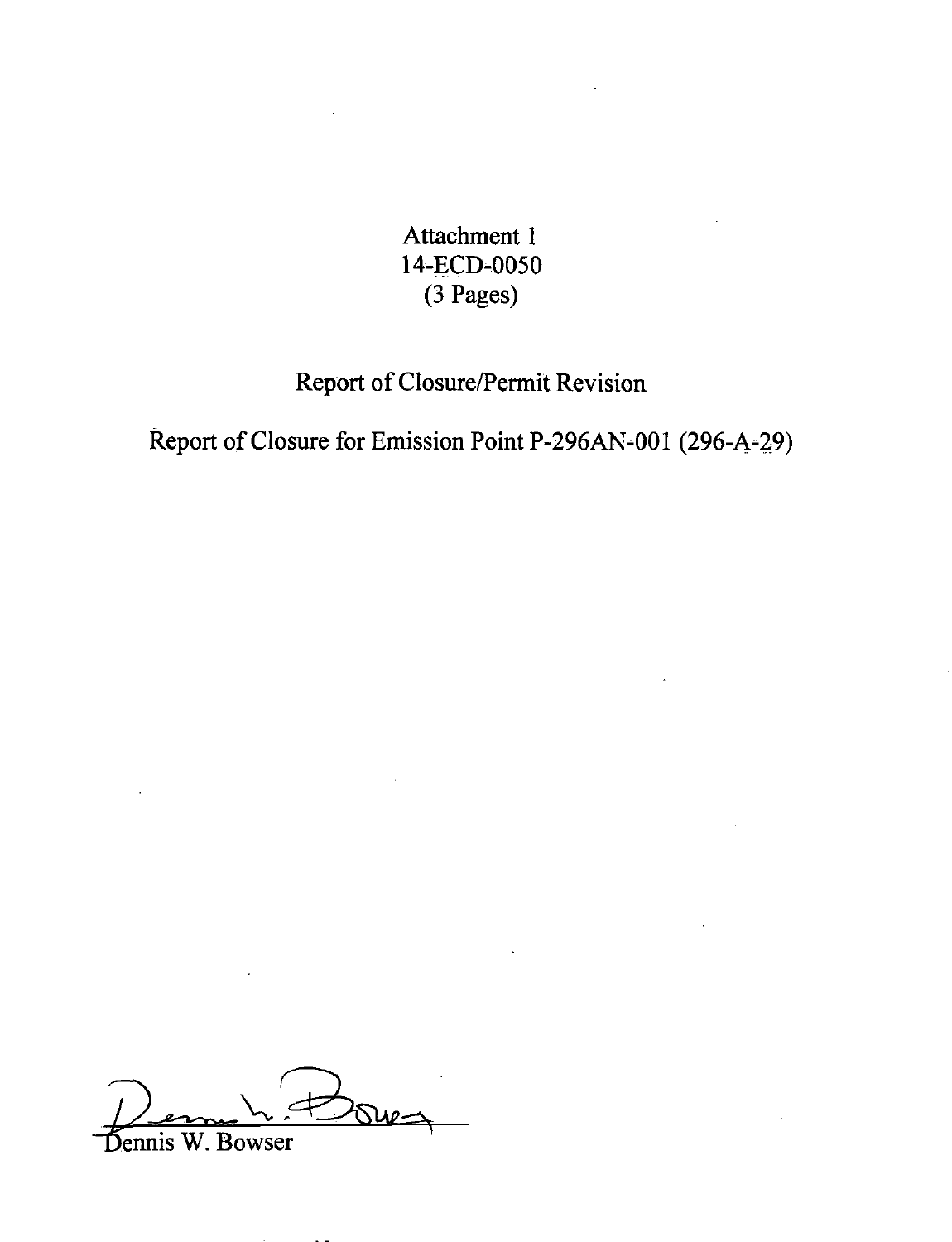#### **Report of Closure/Permit Revision**

NOTE: Any increase to abated or unabated PIE requires a full NOC modification

## **REASON FOR CHANGE**  Submittal Date: 10/15/2014 Submittal Type: Other Submittal **NOC Application Revision** New NOC Rev Number: 0 **Condition Change/ Clarification**  WDOH Condition Number: AOP Condition Number: 0 **ALARACT Revision**  New ALARACT Rev Number:  $\boxtimes$  **REPORT OF CLOSURE \*\* PROJECT IDENTIFICATION**  Current NOC Application Number: DOE/ORP-2000-15

Project Title: Report of Closure for Emission Point P-296AN-001 (296-A-29)<br>Current NOC Application Number: DOE/ORP-2000-15<br>AEI ID Number (AOP Emission Unit Number(s): P-296AN-001 (E11 227) 4EI ID Number (AOP Emission Unit Number(s): P-296AN-001 (EV 227)<br>Current WDOH Approval Letter Number(s): AIR 12-309<br>WDOH NOC ID Number: 227- 827

#### **DESCRIPTION OF CHANGE**

**Number of Attachments None** 

#### \*\* **Report of Closure for Emission Unit P-296AN-001 (296,-A-29)**

#### **Summary/Introduction**

In accordance with Washington Administrative Code 246-247-080(6), this report of closure is being submitted to the State of Washington Department of Health (WDOH) to document cessation of radionuclide emitting activities for Emission Unit P-296AN-001 (296-A-29).

The following information is provided in this document:

- Date of closure
- Remaining material
- Assessment of potential continued emissions
- Future plans
- Emissions control and monitoring

#### I. Date of closure

Emission unit P-296AN-001 (296-A-29) was a primary exhauster for the 241-AN Tank Farm.and has since been replaced with a new exhauster system approved and operating under emission units P-296A044-001 (296-A-44,.EU ID 735) and P-296A045-001(296-A-45, EU ID 736).

The 296-A-29 exhauster operated under the *Radioactive Air Emissions Notice of Construction Applicationfor1nstallation and Operation ofa Waste Retrieval System in Tanks* 241-AN-JOJ,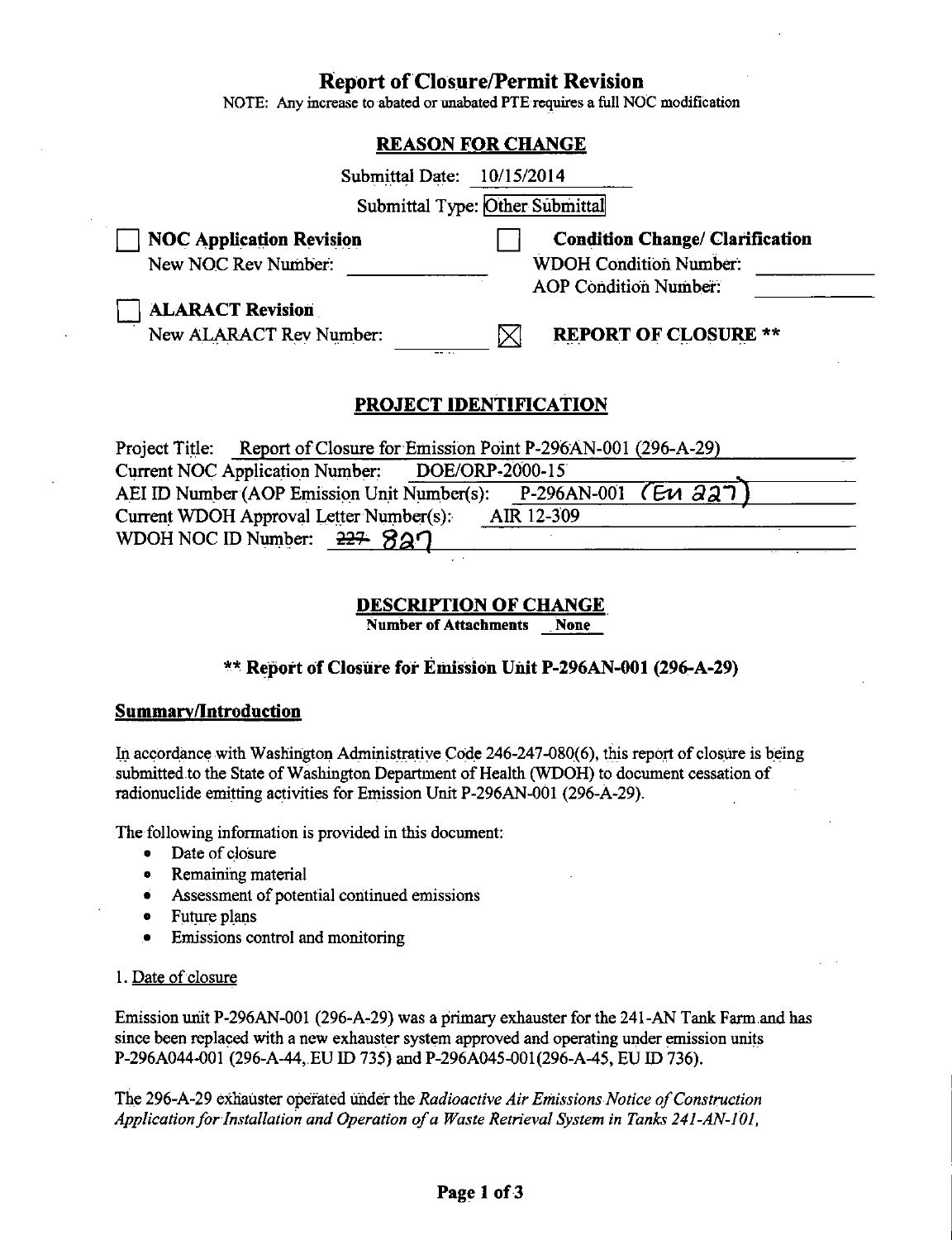*241-AN-102, 241-AN-103, 241-AN-104, 241-AN-105, and 241-AN-107* (DOE/ORP-2000-15, Revision 0, April 2000). Note: Tank 241-AN-106 was omitted from the title of DOE/ORP-2000-15, but was included in the summary listed in the Air Operating Permit Database.

The emissions from 296-A-29 were reported annually, until it ceased operations permanently in September 2008, as last reported in *Radionuclide Air Emissions Report for the Hanford Site, Calendar Year 2008* (DOE/RL-2009-14, Revision 0, June.2009), with the following excerpt:

**296-A-29** This minor stack exhausted filtered air from the 241-AN tanks, until it ceased operations permanently in September 2008, replaced by the 296-A-44 and 296-A-45 major stacks. Particulate emissions were sampled.

#### 2. Remaining material

The 296-A-29 exhauster, associated ventilation components, and condensate drain line were isolated in 2008, permanently ceasing operations in September 2008. Work Package (WFO-W0-07-3187; 241-AN Connect New VTP Exhausters to Vent System) which tied in the new exhauster was closed on June 6, 2008. The exhauster components were removed from the AN Tank Farm in four phases, completed in 2011, and disposed of at an onsite burial site with the following work packages:

TFC-WO-09-4037; 241-AN, Remove and DisposeKI HEPAs TFC-WO-10-4245; 241-AN, Isolate/Remove Abandoned Kl Electrical TFC-WO-10-4246; 241-AN, Remove Abandoned K-1 Exhaust Equipment TFC-WO-10-4247; 241-AN, Remove Abandoned Kl Exhaust Equipment ( clean side)

#### 3. Assessment of potential continued emissions

There is no potential for continued emissions from the 296-A=29 exhauster because it has been permanently isolated from the operational exhaust train and all associated equipment has been removed, as depicted in Figure I.

#### 4. Future plans

There are no future plans for the 296-A-29 exhauster.

#### 5. Emissions control and monitoring

Emissions control and monitoring are no longer required. There is no potential to emit because the 296- A-29 exhauster has been removed.

Based on this report of closure it is requested that emission unit P-296AN-001 (296-A-29, EU ID 227) be removed from the FF-01 License and from the Hanford Site Air Operating Permit (AOP Permit 00-05-006/ License Number FF-01).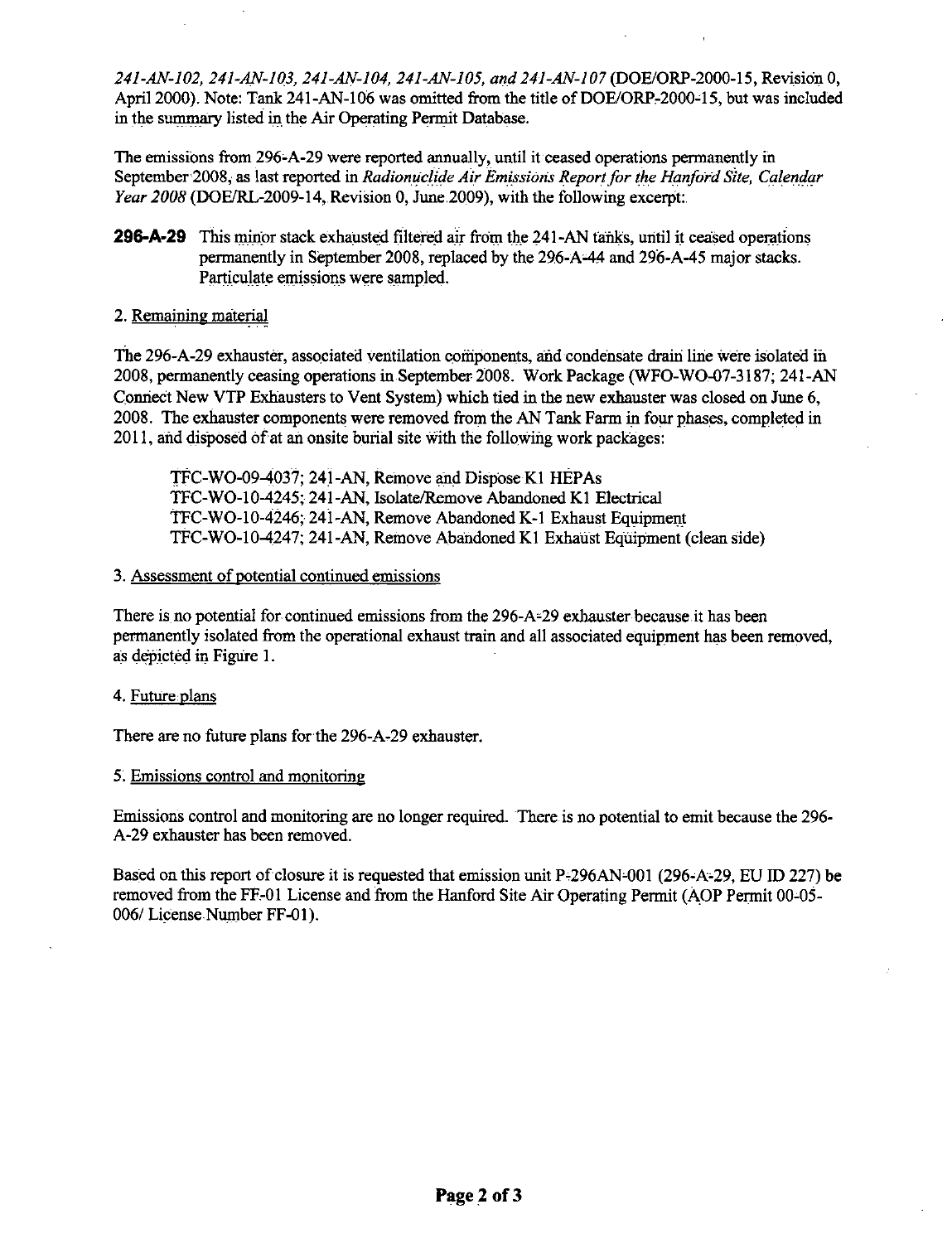

Figure 1. Empty Pad in AN Tank Farm, showing former location of 296-A-29 exhaust system, as ofWDOH inspection on June ll, 2014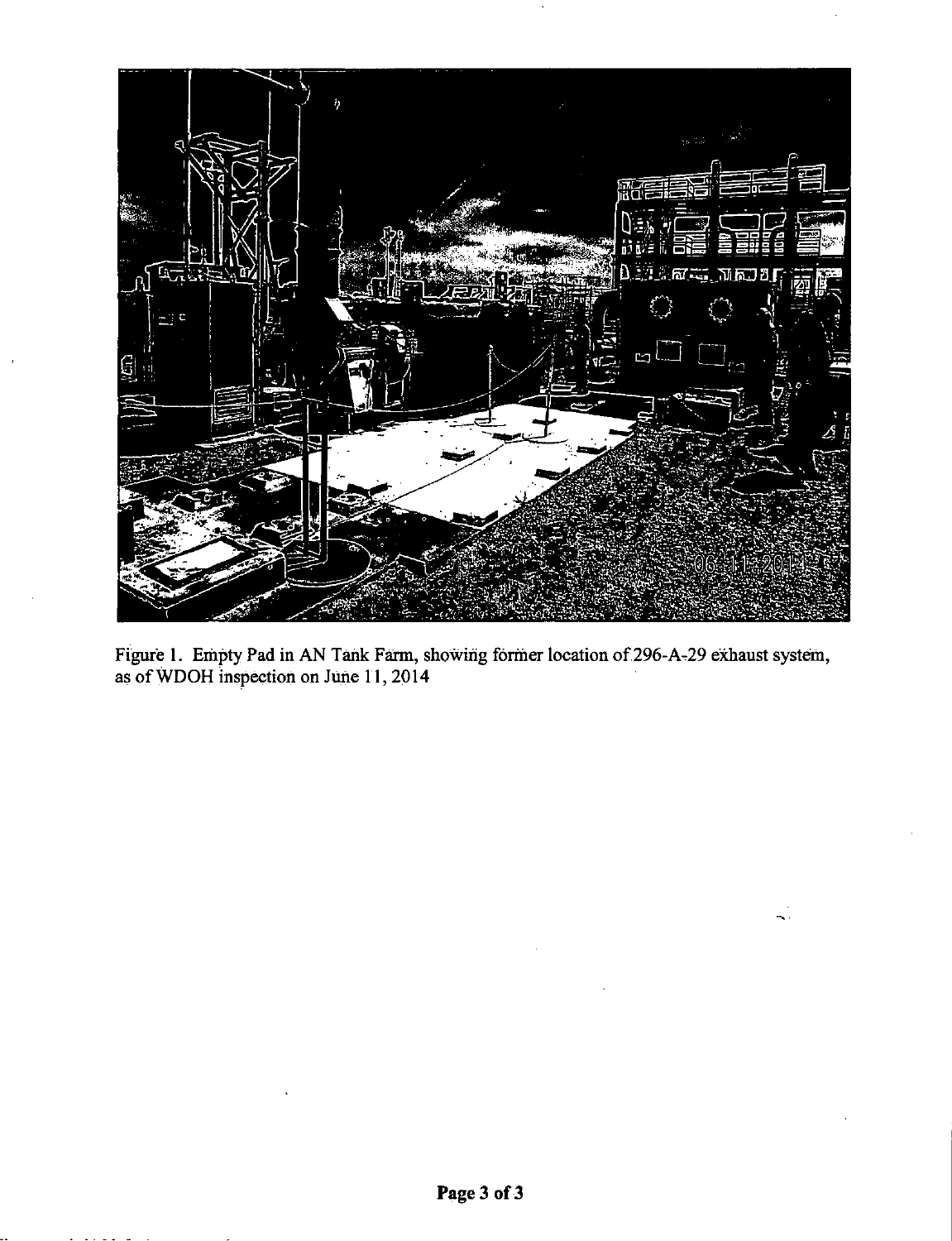Attachment 2 14~ECD-0050 (1 Page)

Notification of Change Not Requiring Permit Revision

Dennis W Rowser Dennis W. Bowser